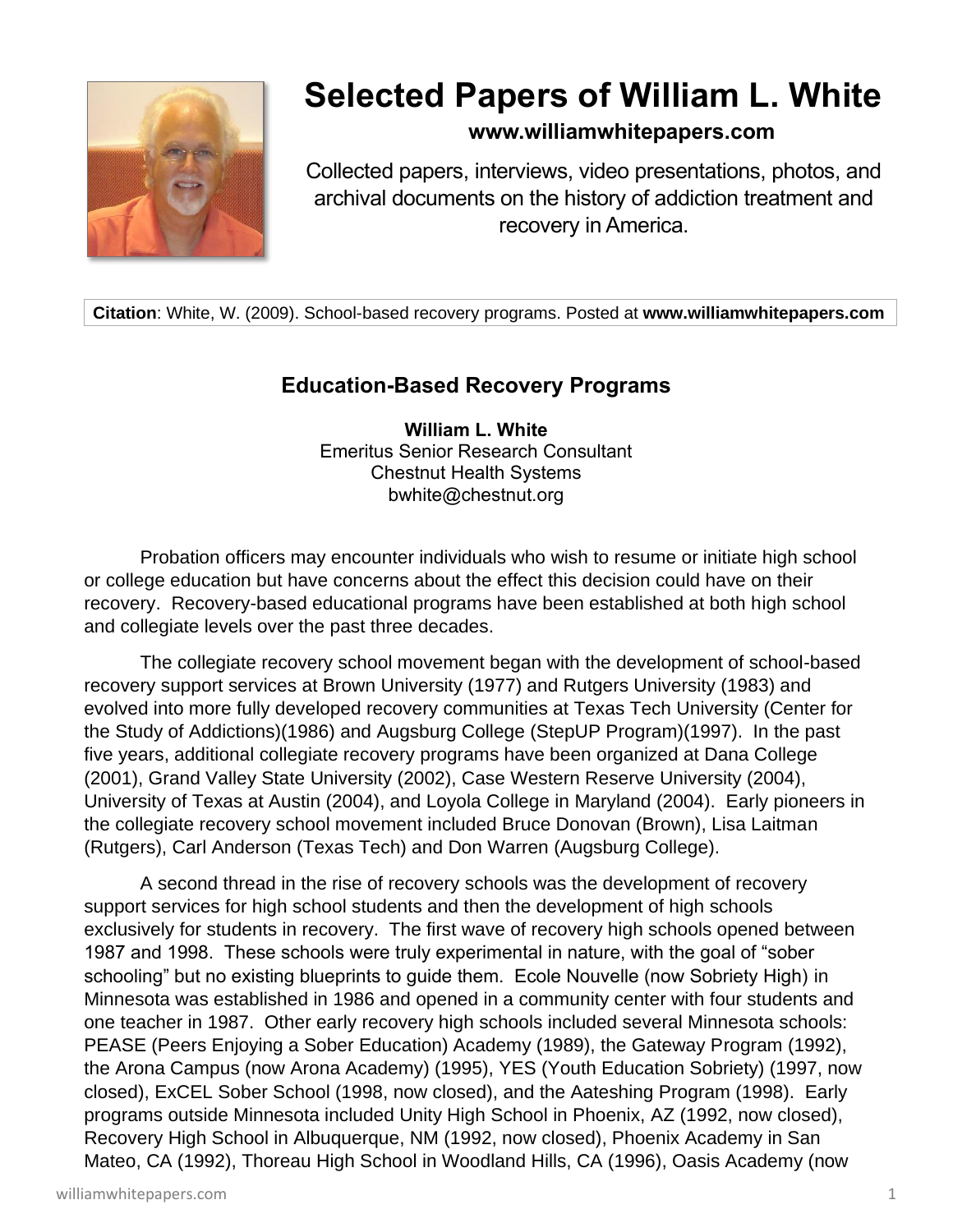Community High School) in Nashville, TN (1997), Santa Rosa (CA) Clean & Sober High School (1998), and the Summit School in Spokane, WA (1998, now closed).

Recovery schools combine academic studies with a variety of on-campus recovery support services. Recovery schools constitute a viable referral resource for clients who are seeking an educational setting that will also be supportive of their long-term recovery process. On the following pages are two directories, one listing recovery high schools in the US and the other listing the collegiate recovery programs.

#### **Reference**

White, W. & Finch, A. (2006). The recovery school movement: Its history and future. *Counselor, 7*(2), 54-58.

| <b>School</b>                   | <b>Address</b>                                                 | <b>Contact</b>                                        | <b>Web Site</b>                                          |
|---------------------------------|----------------------------------------------------------------|-------------------------------------------------------|----------------------------------------------------------|
| Archway<br>Academy              | 6221 Main<br><b>Street</b><br>Houston, TX<br>77030             | <b>Jim Williams</b><br>713-529-6196<br><b>Ext 134</b> | archwayacademy.org                                       |
| Community<br><b>High School</b> | 145 Thompson<br>Lane<br>Nashville, TN<br>37211                 | Erin Daunic<br>615-248-8206                           | communityhighschool.com                                  |
| Lakes<br>Recovery<br>School     | 702 Lake Ave<br>Detroit Lakes,<br>MN 56501                     | Lisa Weber<br>218-844-5687                            |                                                          |
| Insight<br>Program              | 2449 Orchard<br>Lane<br><b>White Bear</b><br>Lake, MN<br>55110 | <b>Traci Bowermaster</b><br>651-773-6414              | www.whitebear.k12.mn.us/alc/Insight/i<br>ndexinsight.htm |
| Recovery<br>Pathway             | 13570 Lake<br><b>B</b> lvd<br>Lindstrom<br>MN 55045            | Vonnie Vayder<br>612-213-2071                         |                                                          |

#### **Recovery High Schools**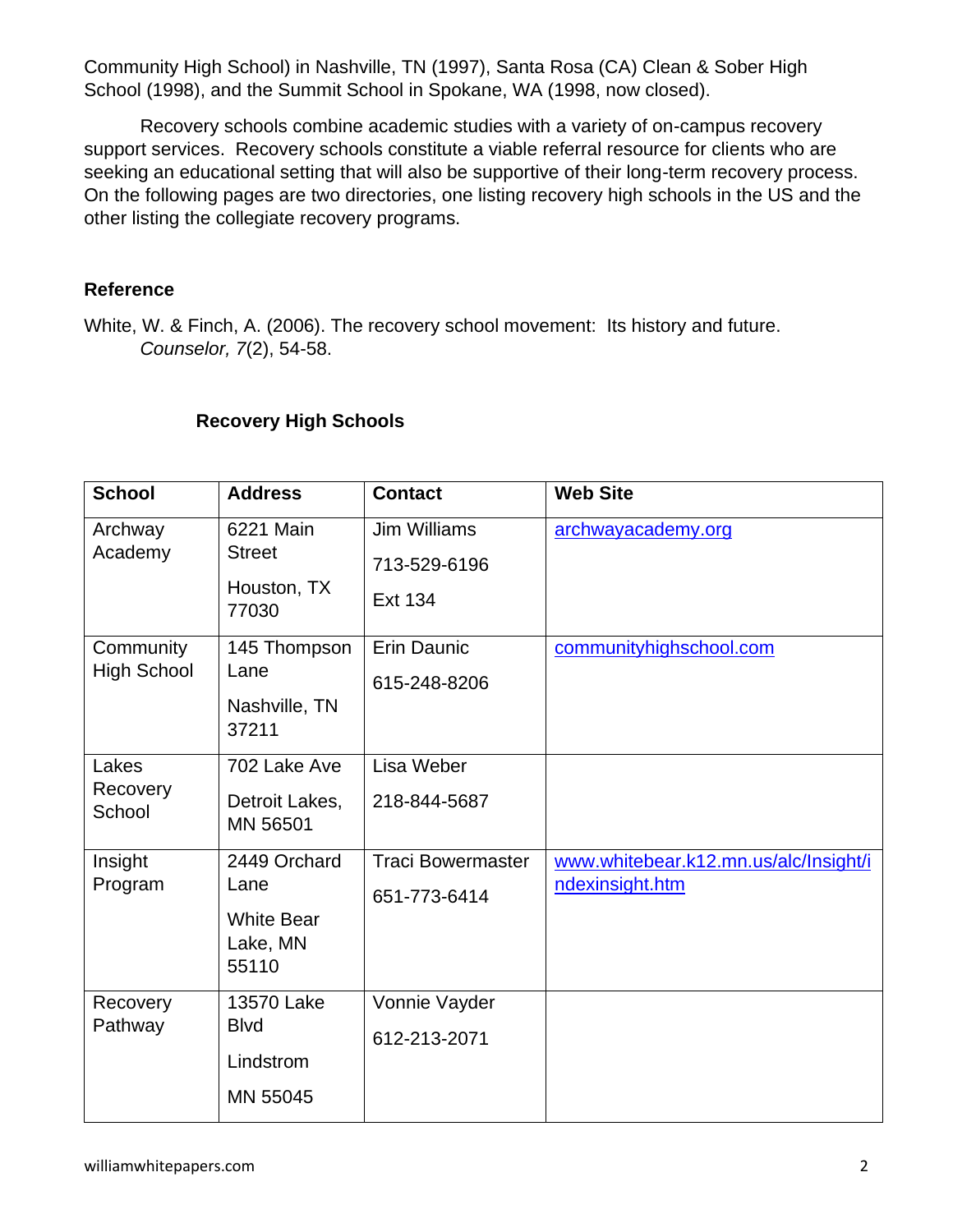| Recovery                  | 1225 Lincoln                  | lan Kleeberger        |                      |
|---------------------------|-------------------------------|-----------------------|----------------------|
| School of<br>Southern MN  | Ave South                     |                       |                      |
|                           | Owatonna, MN<br>55060         |                       |                      |
| <b>Serenity High</b>      | 2100 White                    | Julia Ferraro         | serenityhigh.org     |
|                           | Ave                           | 469-742-7830          |                      |
|                           | McKinney TX<br>75069          |                       |                      |
| Sobriety High<br>School   | 12156 Nicolet<br>Ave South    | Mary Breitenbucher    | www.sobrietyhigh.org |
|                           |                               | 952-277-0809          |                      |
| (Alliance<br>Academy)     | <b>Burnsville MN</b><br>55337 |                       |                      |
| Sobriety High             | 9237 E. River                 | Mary Popelka          | www.sobrietyhigh.org |
| School                    | <b>Rd NW</b>                  | 763-398-4198          |                      |
| (Arona                    | Coon Rapids,                  |                       |                      |
| Academy)                  | MN 55433                      |                       |                      |
| Sobriety High             | 135 Sibley Ave                | Dave Schlack          | www.sobrietyhigh.org |
| School (Libre<br>Academy) | Litchfield, MN<br>55355       | 320-593-1709          |                      |
|                           |                               |                       |                      |
| Sobriety High<br>School   | 2055 White<br><b>Bear Ave</b> | Kellie Lund           | www.sobrietyhigh.org |
| (North                    | Maplewood,                    | 651-748-5256          |                      |
| Summit                    | MN 55109                      |                       |                      |
| Academy)                  |                               |                       |                      |
| Sobriety High             | 5250 W. 73rd                  | Judi Hanson           | www.sobrietyhigh.org |
| School                    | St.                           | 952-831-7138          |                      |
| (West                     | Edina, MN                     |                       |                      |
| Academy)                  | 55439                         |                       |                      |
| Solace                    | 309 Lake                      | <b>Heather Bantle</b> | www.cseced.org       |
| Academy                   | Hazeltine Dr.                 | 952-368-8857          |                      |
|                           | Chaska, MN<br>55318           |                       |                      |
| Summit High               | PO Box 6307                   | <b>Mark Leufkins</b>  |                      |
| School                    | Santa Barbara,                | 805-450-6811          |                      |
|                           | CA 96160-<br>6307             |                       |                      |
|                           |                               |                       |                      |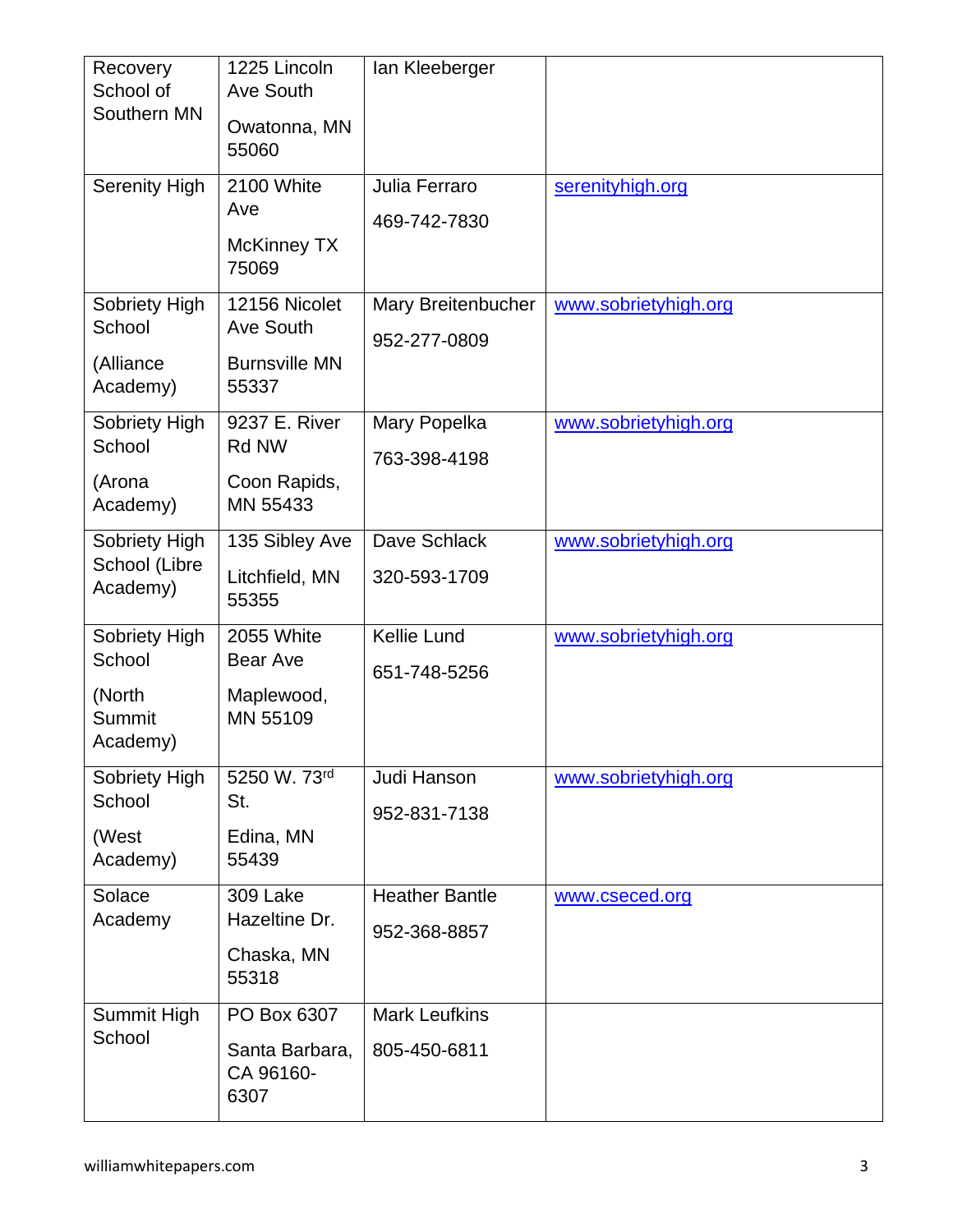| Winfree                      | 1661 Gateway                            | <b>Chuck Jaecks</b> | www.winfreeacademy.com |
|------------------------------|-----------------------------------------|---------------------|------------------------|
| Academy<br>Charter<br>School | <b>B</b> lvd<br>Richardson,<br>TX 75080 | 972-234-9855        |                        |

# **College and University Recovery Programs**

| School                                                                                          | Address                                                                                                                          | Contac<br>t                                      | Web Site                                      |
|-------------------------------------------------------------------------------------------------|----------------------------------------------------------------------------------------------------------------------------------|--------------------------------------------------|-----------------------------------------------|
| Alcohol &<br>Other<br>Drug<br>Assistanc<br>е<br>Program,<br><b>Rutgers</b><br><b>University</b> | Hurtado<br>Health<br>Center<br>11 Bishop<br>Place<br><b>Rutgers</b><br><b>University</b><br><b>New</b><br>Brunswick,<br>NJ 08901 | Lisa<br>Laitma<br>n<br>732-<br>932-<br>7976      | http://health.rutgers.edu/brochures/adaps.htm |
| Alert<br>Labs<br>Grand<br>Valley<br><b>State</b><br><b>University</b>                           | <b>GVA</b><br>Oakland/Libe<br>rty House,<br>Apartment<br>#4, 10328<br>42nd<br>Avenue,<br>Allendale, MI<br>49401-9401             | Nancy<br>Harper<br>616-<br>$331 -$<br>2537       | www.gvsu.edu/alert                            |
| Case<br>Western<br>Reserve<br><b>University</b>                                                 | <b>10900 Euclid</b><br>Ave., 201<br><b>Sears</b><br><b>Building</b><br>Cleveland,<br>OH 44106-<br>7046                           | Jes<br><b>Sellers</b><br>$216 -$<br>368-<br>5872 |                                               |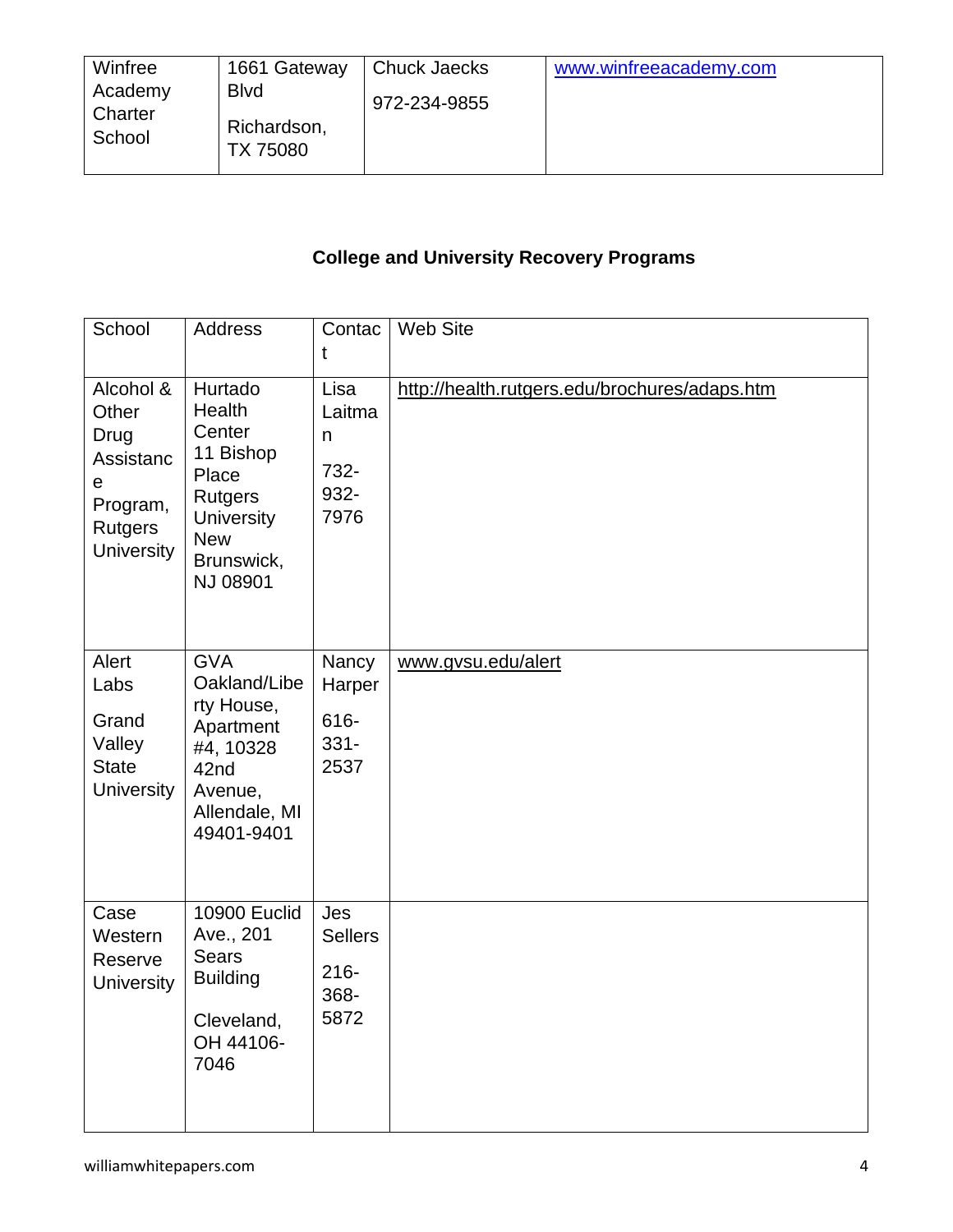| Center for<br><b>Students</b><br>in<br>Recovery<br><b>University</b><br>οf<br>Colorado<br><b>Boulder</b> | 119 UCB,<br>Boulder, CO<br>80309-0119                                                    | <b>Jack</b><br>Levino<br>$303 -$<br>735-<br>4603          | www.colorado.edu/healthcenter/recoverycenter/                        |
|----------------------------------------------------------------------------------------------------------|------------------------------------------------------------------------------------------|-----------------------------------------------------------|----------------------------------------------------------------------|
| Center for<br>the Study<br><b>of</b><br>Addiction                                                        | <b>Texas Tech</b><br><b>University</b><br>P.O. Box<br>41162<br>Lubbock, TX<br>79409-1162 | <b>Kitty</b><br><b>Harris</b><br>806-<br>742-<br>2891     | http://www.hs.ttu.edu/CSA/history.htm                                |
| Focus<br>Program,<br>Dana<br>College                                                                     | Dana<br>College,<br>Blair,<br>Nebraska<br>68008                                          | David<br>Hoppe<br>402-<br>426-<br>7343                    |                                                                      |
| Loyola<br>College<br>Alcohol<br>and Drug<br>Education<br>and<br>Support<br><b>Services</b>               | 4501 N.<br>Charles<br>Street,<br>Selton Ct.<br>02B,<br>Baltimore,<br>MD 21210            | Jan<br>Edwar<br>d<br>Willia<br>ms<br>410-<br>617-<br>2928 | http://www.loyola.edu/campuslife/healthservices/adess/i<br>ndex.html |
| <b>StepUP</b><br>Program,<br>Augsburg<br>College                                                         | 2211<br>Riverside<br>Ave. #82<br>Minneapolis,<br>MN 55454                                | Patrice<br>Salmer<br>Ť<br>$612 -$<br>330-<br>1409         | http://www.augsburg.edu/stepup/index.html                            |
| <b>University</b><br>of Texas<br>at Austin                                                               | PO Box<br>7339, Austin,<br>TX 78713                                                      | Laura<br>Jones-<br>Swann                                  |                                                                      |